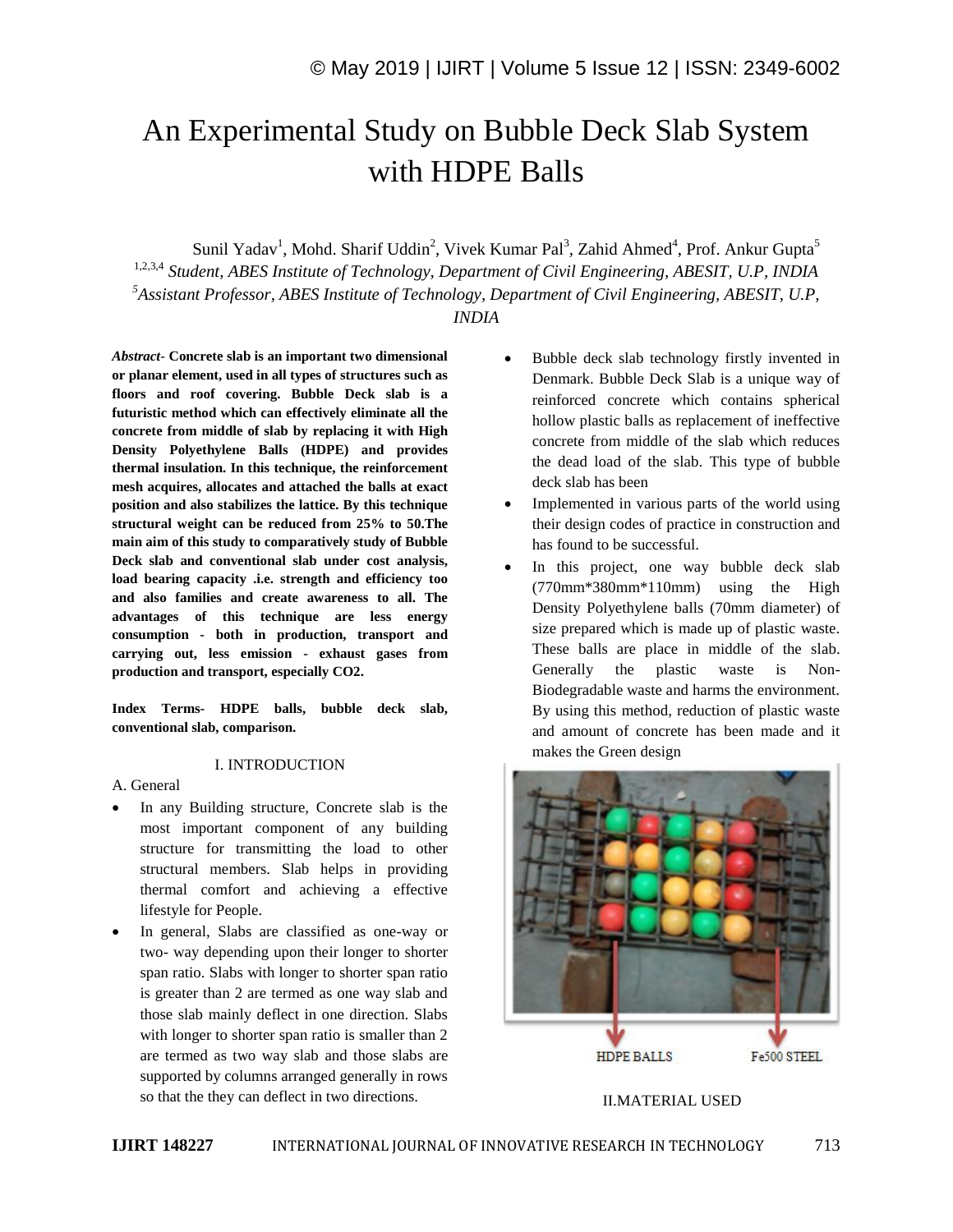## A. Cement

Ordinary Portland Cement (OPC) 53-grade confirming to IS: 8112-1989 is available in the market and it was used in the present studies.

| <b>PROPERTY</b>               | <b>VALUE</b>             |
|-------------------------------|--------------------------|
| Specific Gravity              | 3.14                     |
| Fineness                      | $328 \frac{ (m^2)}{ kg}$ |
| Consistency                   | 34                       |
| Initial Setting time(Minutes) | 52                       |
| Final setting time (Minutes)  | 258                      |

Table 1: Properties of cement

#### B. Fine Aggregate

Locally available river sand is used in this project with specific gravity 2.95.

#### C. Coarse Aggregates

For this project, natural coarse aggregates are obtained from local supplier. The size of coarse aggregate is approx. 20 mm.

| Fine       | Specific Gravity        | 2.95    |
|------------|-------------------------|---------|
| aggregate  | Sieve Analysis          | Zone 1  |
| Coarse     | Sieve Analysis          | 2.91    |
| aggregate( | <b>Water Absorption</b> | $0.1\%$ |
| Max size   | Crushing Strength       | 28.58%  |
| 20mm       |                         |         |

Table 2: Properties of Natural Coarse aggregates D. Steel

High grade steel of Fe 550 or Fe 500 is generally used. The same grade of steel is used in both in top and bottom steel reinforcement. Here 8 mm diameter steel bar is used for main reinforcement and 8mm diameter steel bar is used for distributor reinforcement. Reinforcement provided in both transverse and longitudinal direction in the form of welded mesh.

#### E. HDPE balls

The hollow spheres are made from recycled highdensity polyethylene or HDPE.

Generally recycled plastic balls are used, because to reduce wastage of plastics instead of burning the plastics and also to reduce the environmental pollution. The cost of plastic ball is low when compared to the HDPE. The Bubble Deck slabs being entirely recyclable. The plastic ball don't react chemically with the concrete or the reinforcement, it has no porosity and has enough rigidity and strength to take more loads while pouring of the concrete. The size of the plastic ball is about 70mm diameter. The

recycled polyethylene hollow spheres are shown in Figure below.



| Figure 2: HDPE balls (Reference: Google images) |  |  |
|-------------------------------------------------|--|--|
|                                                 |  |  |

| Name of     | Parameter                | Value       |
|-------------|--------------------------|-------------|
| Material    |                          |             |
|             | Modulus of Elasticity(E) | 200000 MPa  |
| Steel       | Density                  | 7850 Kg/m^3 |
|             | Poisson's Ratio          | 0.3         |
|             | Modulus of Elasticity(E) | 25000 MPa   |
| Concrete    | Density                  | 2460 Kg/m^3 |
|             | Poisson's Ratio          | 0.18        |
|             | Modulus of Elasticity(E) | 1035 MPa    |
| Plastic     | Density                  | 970Kg/m^3   |
| <b>HDPE</b> | Poisson's Ratio          | 0.4         |

Table 3: Properties of Materials

#### F. Water

Fresh and clean water is used for casting and curing of specimen. The water is relatively free from organic matters, silt, oil, sugar, chloride and acidic material as per requirements of Indian standard. Combining water with a cementitious material forms a cement paste by the process of hydration.

#### III. METHODOLOGY

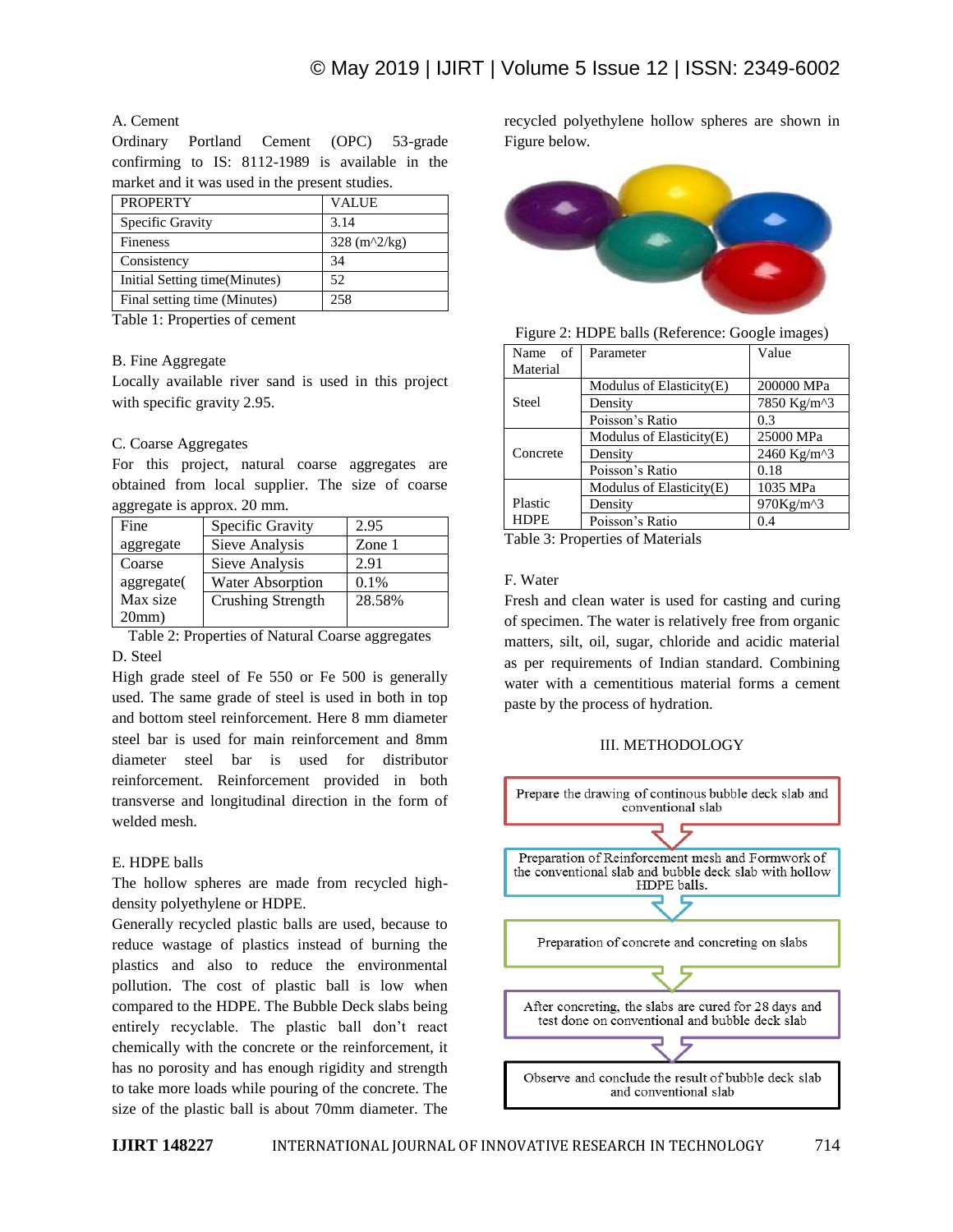# 1. PREPARATION OF PLAN/DRAWING



Figure 3: Drawing of Bubble Deck Slab

The drawing has prepared in AUTOCAD.

- Size of slab= 770mm\*380mm\*110mm including cover of 30 mm
- 8mm diameter Fe500 Steel Bar Longitudinal bars (710mm)
- 8mm diameter Fe500 Steel Bar Lateral bars (320mm)
- 70mm c/c spacing used in both direction 20 nos. 70 mm diameter balls used

2.Preparation of reinforcement mesh and Formwork of the slabs

High grade steel of Fe 500 used here. The same grade of steel is used in both in top and bottom steel reinforcement. Reinforcement shall be accurately placed and secured in position in a manner that will prevent its displacement during the placement of concrete.

The spacing of steel bar is 70 mm. The diameter of bar is 8mm.and the diameter of HDPE ball is 70mm.

Timber used for shuttering for exposed concrete work should have smooth and even surface on all faces which come in contact with concrete.

The combination of bar and ball are show in fig. are given below:



Figure 4: Formwork of slabs

3.Concreting on Slabs and Curing

Mix design was done for M25 (1:1:2) grade concrete using IS 10262: 2009 with water cement ratio 0.45. Quantity of materials as per M25 mix design is given in table 2 for both slabs conventional and Bubble Deck slab. Curing of the slabs in this study is done for 28 days in Curing Tub.



Bubble deck slab

Conventional slab

## IV. TESTING AND RESULTS

A. Strength

The testing of both slabs done in Universal Testing Machine with deflection fixed at 0.5 mm interval to obtain suitable Loads. The specimen is placed in the Universal Testing machine with 110mm support width. Deflection is fixed about 0.5mm at various suitable loads applied by UTM. Once the machine is started it begins to apply an increasing load on specimen. Throughout the tests the control system and its associated software record the load and deflection at 0.5mm of the specimen.



Figure 6: Slab in universal Testing Machine LOAD VS DEFLECTION

| LUAD VS DEFLECTION      |              |
|-------------------------|--------------|
| <b>BUBBLE DECK SLAB</b> | CONVENTIONAL |
|                         | SLAB         |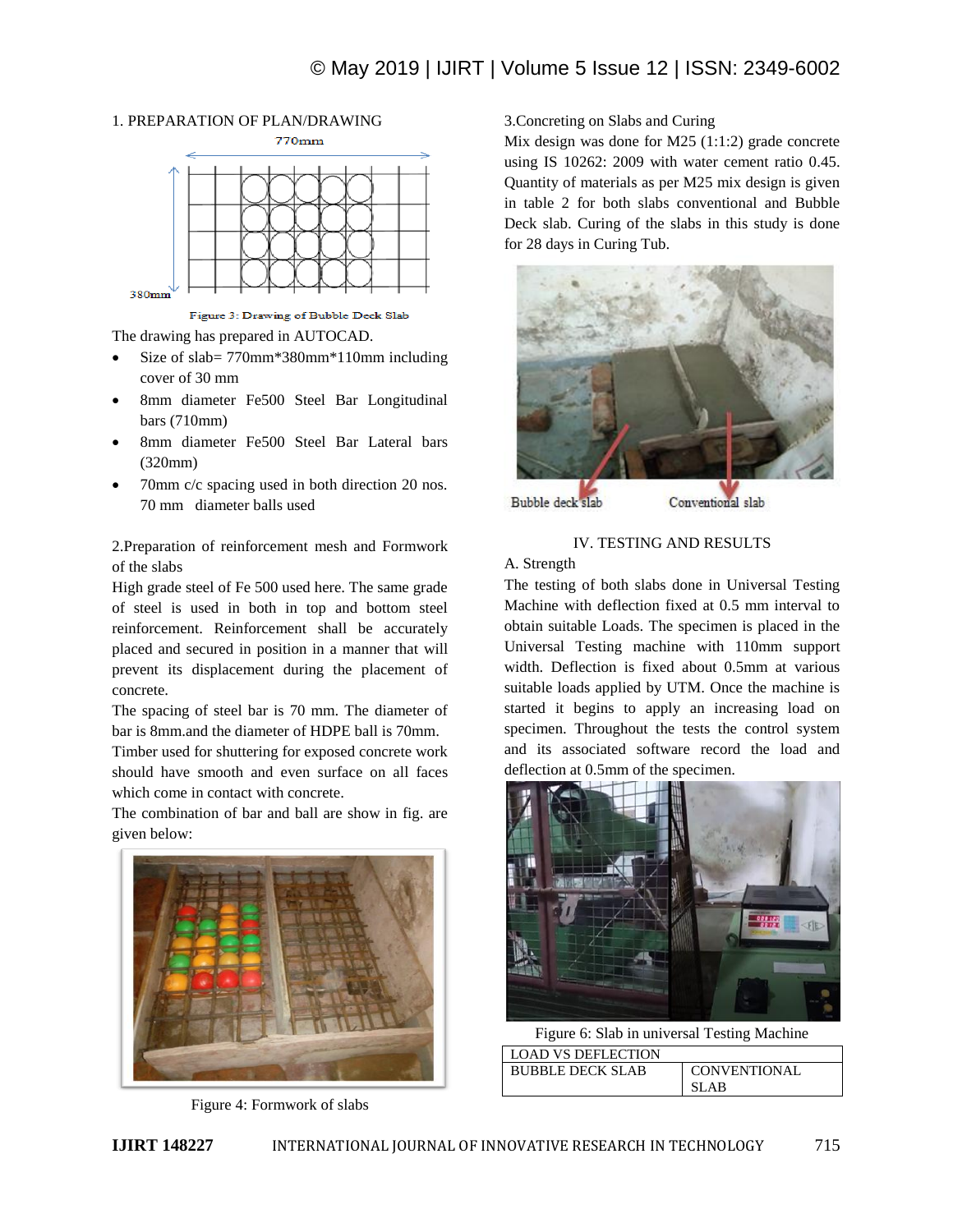# © May 2019 | IJIRT | Volume 5 Issue 12 | ISSN: 2349-6002

| LOAD(N)        | DEFLECTION | LOAD  | DEFLECTION     |
|----------------|------------|-------|----------------|
|                | (mm)       | (N)   | (mm)           |
| $\overline{0}$ | 0          | 0     | $\overline{0}$ |
| 1400           | 0.5        | 1680  | 0.5            |
| 2550           | 1          | 3060  | 1              |
| 4950           | 1.5        | 5940  | 1.5            |
| 8800           | 2          | 10560 | 2              |
| 12050          | 2.5        | 14460 | 2.5            |
| 16050          | 3          | 19260 | 3              |
| 17750          | 3.5        | 21300 | 3.5            |
| 22300          | 4          | 26760 | 4              |
| 24750          | 4.5        | 29700 | 4.5            |
| 28400          | 5          | 34080 | 5              |
| 33200          | 5.5        | 39840 | 5.5            |
| 38750          | 6          | 46500 | 6              |
| 46200          | 6.5        | 55440 | 6.5            |
| 56700          | 7          | 68040 | 7              |
| 66850          | 7.5        | 80220 | 7.5            |
| 76100          | 8          | 91320 | 8              |

# Table 4: Load vs. Deflection

After knowing Loads at suitable interval of deflection plotting of load vs. deflection curve is obtained for comparison.



Graph 1: Load vs. Deflection Curve

The Result indicates that Strength of Bubble Deck slab is nearly 80% in comparison with conventional slab.

#### B. Comparison of slabs by weight

Weight of the slabs measured on weighing machine after curing of 28 days.

Weight Comparison

| Weight of Conventional   Weight of Bubble deck |           |
|------------------------------------------------|-----------|
| slab                                           | slab      |
| $61.340 \text{ kg}$                            | 47.050 kg |

Table 5: weight comparison

Result indicates that approx. 25% of amount of concrete saved using Bubble deck Slab.

#### C. Cost Comparison

Only differences in materials concerning the slabs are considered. Bubble Deck reduces the amount of concrete with 25 %, and reduces the cost with 25 %.

| <b>BUBBLE DECK SLAB</b> |          | <b>CONVENTIONAL SLAB</b> |          |
|-------------------------|----------|--------------------------|----------|
| Materials               | Quantity | Materials                | Quantity |
|                         | (Kg)     |                          | (Kg)     |
| Cement                  |          | Cement                   | 10       |
| Fine                    | 8        | Fine                     | 13       |
| Aggregate               |          | Aggregate                |          |
| Coarse                  | 13       | Coarse                   | 19       |
| Aggregate               |          | Aggregate                |          |
| Water                   |          | Water                    |          |
| Steel                   | 6 ና      | Steel                    | 6.5      |

Table 5: Quantity details

#### V. CONCLUSION

- Dead load of the slab reduces by approximate 25% by weight using bubble deck slab.
- The cost of Bubble Deck slab has been found to be 25% less in comparison with Conventional Slab.
- Strength of Bubble Deck slab is nearly 80% in comparison with conventional slab and hence more suitable for less loaded structure like flat slab.
- Use of Non-Biodegradable waste material HDPE ball used and hence making it very ecofriendly practice.
- Reduces the amount of concrete in slab and hence reduces the pollution caused by cement production allows reducing global CO2 emissions.
- Cost and Time saving by using Bubbles in the slab, concrete volume indirectly load on the beam and walls also decrease/less so that building foundations can be designed for smaller dead loads.